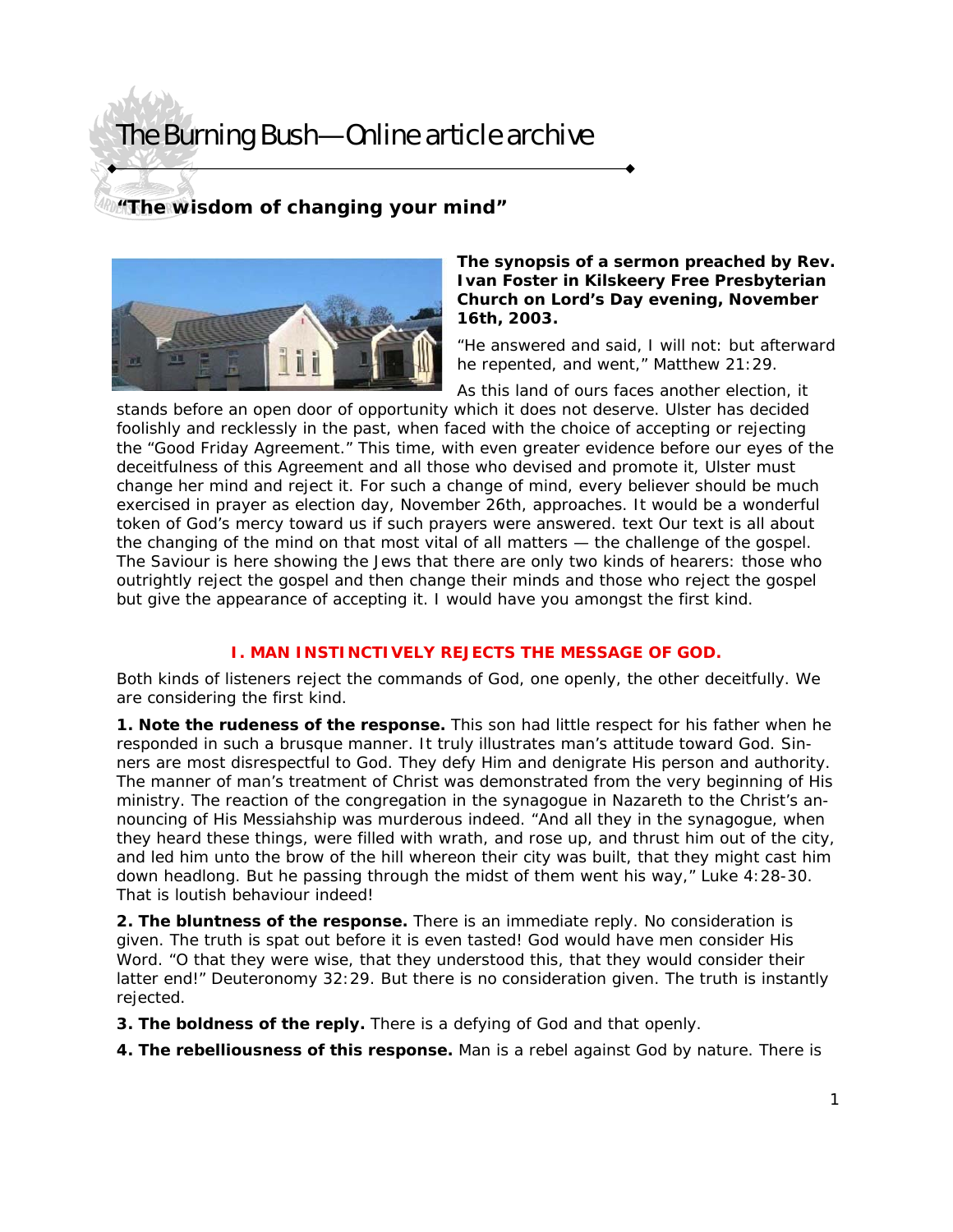# The Burning Bush—Online article archive

nothing that God will suggest or command that is acceptable to man. His mind is in a constant state of insurrection. "Because the carnal mind is enmity against God: for it is not subject to the law of God, neither indeed can be," Romans 8:7. Judas would rather put a rope around his neck than wear the yoke of Christ! So it is with every man.

**5. The unreasonableness of this reply.** Why not labour in his father's vineyard? Is it not to his own advantage? It will be his vineyard one day. Sinners have other works that are more to their liking. They have no time therefore for doing the will of God. "Ye are of your father the devil, and the lusts of your father ye will do. He was a murderer from the beginning, and abode not in the truth, because there is no truth in him. When he speaketh a lie, he speaketh of his own: for he is a liar, and the father of it," John 8:44. The heart of man is inclined toward those activities that spring from the evil nature that lies within him. "And they all with one consent began to make excuse. The first said unto him, I have bought a piece of ground, and I must needs go and see it: I pray thee have me excused," Luke 14:18. This is a familiar verse and it illustrates the "other things" the sinner will ever put before the issues of eternity and obeying the call of God.

### **II. THE MIND OF MAN WILL BE CHANGED ONLY BY THE GRACE OF GOD**

"But afterward he repented." This "afterwards" repentance illustrates the work of grace which God must work in the heart of the sinner before he can change his mind. The Shorter Catechism, question 87 asks: "What is repentance unto life?" The answer given is succinct and precise. "Repentance unto life is a saving grace, whereby a sinner, out of a true sense of his sin, and apprehension of the mercy of God in Christ, doth, with grief and hatred of his sin, turn from it unto God, with full purpose of, and endeavour after, new obedience." This statement sets forth the basic elements of true repentance.

**1. A sense of sin is granted.** This is what David was given as is clear from his words in Psalm 51:4. "Against thee, thee only, have I sinned, and done this evil in thy sight." David saw sin as God saw it and that is the only true view of sin to have.

**2. The mercy of God is understood.** Again, the sinner by nature is blind to the goodness and mercy of God but grace opens his eyes. "And rend your heart, and not your garments, and turn unto the LORD your God: for he is gracious and merciful, slow to anger, and of great kindness, and repenteth him of the evil," Joel 2:13. A sight of God's mercy presented to us in Christ melts the heart and bends the knee.

**3. True grief is manifested.** That is what the repentant thief on the cross displayed. "But the other answering rebuked him, saying, Dost not thou fear God, seeing thou art in the same condemnation? And we indeed justly; for we receive the due reward of our deeds: but this man hath done nothing amiss," Luke 23:40-41. True repentance involves a manifestation of grief over our sin. "Then shall ye remember your own evil ways, and your doings that were not good, and shall lothe yourselves in your own sight for your iniquities and for your abominations," Ezekiel 36:31.

**4. A turning from disobedience is displayed.** Defiance of God comes to an end. "Repent, and turn yourselves from all your transgressions; so iniquity shall not be your ruin," Ezekiel 18:30. "I have surely heard Ephraim bemoaning himself thus; Thou hast chastised me, and I was chastised, as a bullock unaccustomed to the yoke: turn thou me,